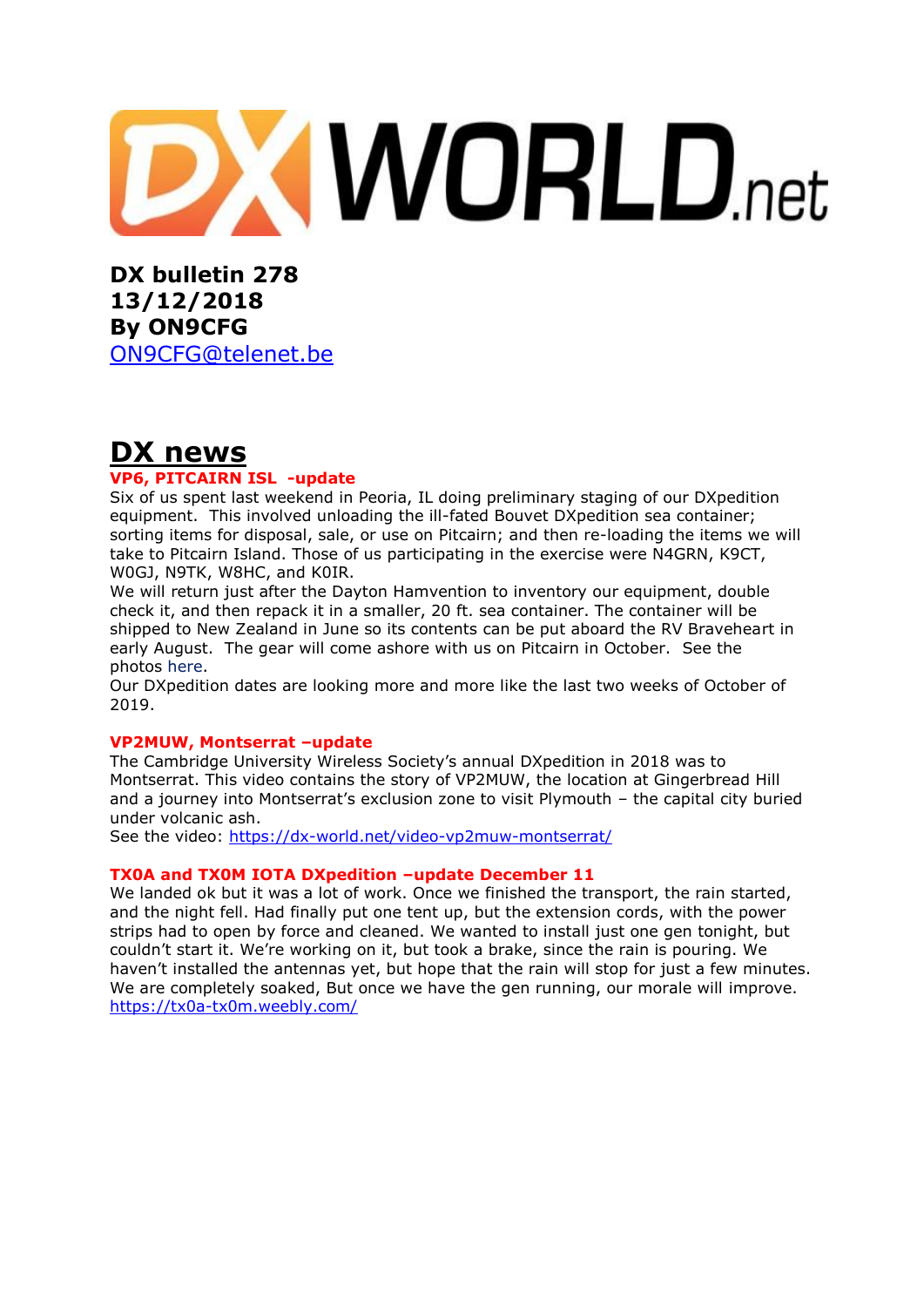# **DXCC Timeline**

**DX WORLD**.net **FEATURED DXPEDITIONS TIMELINE** 



# **QSL preview**

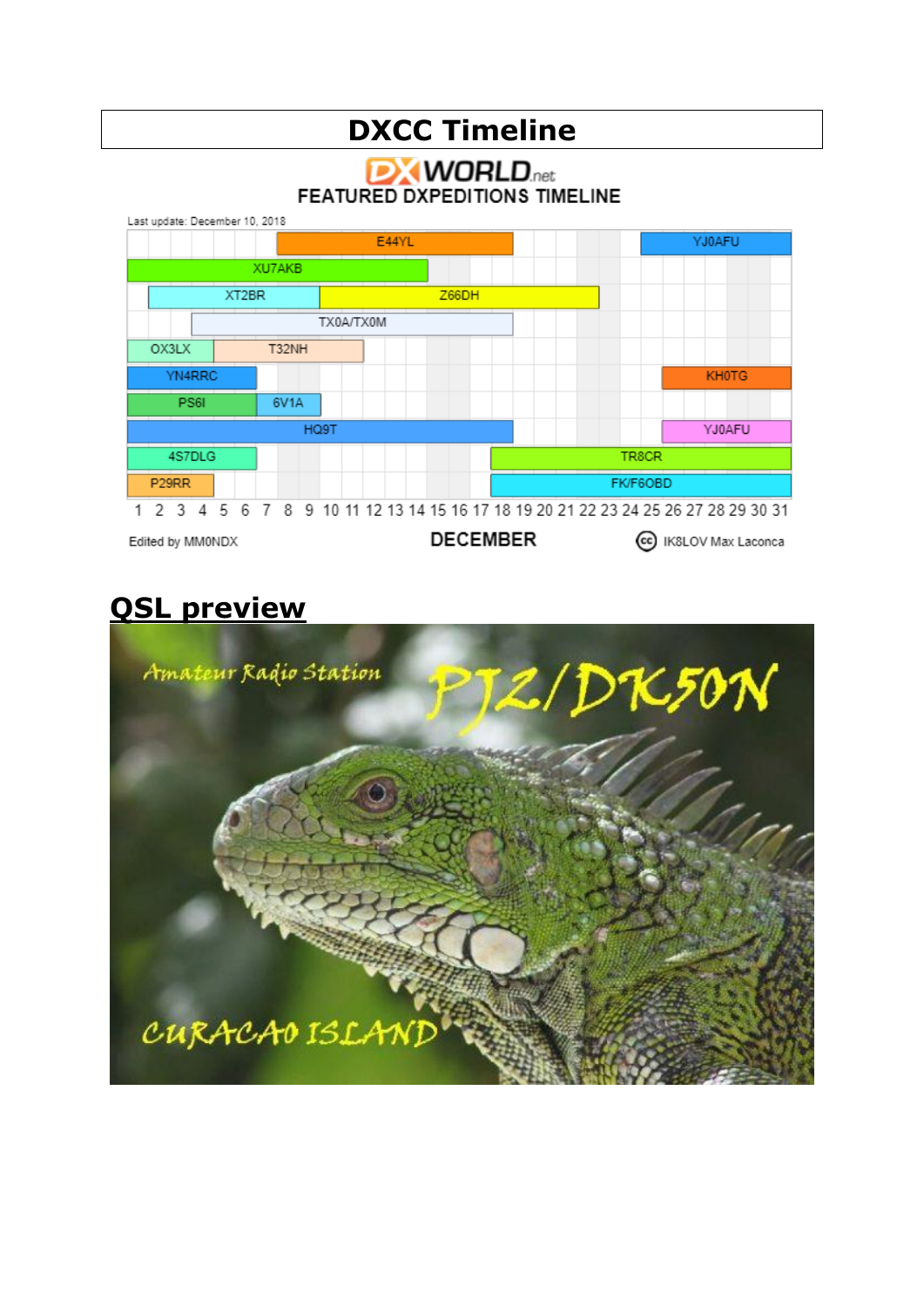# **DXCC This week on HF**

**C5, THE GAMBIA** Andre, ON7YK is once again active as C5YK until March 9, 2019. Activity from 60 to 10 meter using mostly digital mode. QSL via home call, direct or bureau, LoTW.

**CE9, ANTARCTICA** Currently active from Vostok Station as [RI1ANC](https://dx-world.net/ri1anc-vostok-base-antarctica/) during his spare time, Alexei RD1AV will sign RI1ANV from December 24 until mid-February 2019. (RI1ANC license expires on 24th). QRV on HF bands. QSL via RN1ON.

**CE9, ANTARCTICA** Felix, DL5XL is active again as DP1POL from the German research station "Neumayer III", Antarctica (AN-016) until February 2019. In his spare time he operates mainly CW and digital modes. QSL via DL1ZBO, direct or bureau, LoTW. **CE9, ANTARCTICA** Lee, DS4NMJ is active as DT8A from the King Se-Jong Korean Antarctic Scientific Base. Operation during his spare time until end December 2018. QSL via HL2FDW.

**E4, PALESTINE** Elvira, IV3FSG is operating as E44YL from Bethlehem until December 18. Operation on HF using SSB, RTTY and FT8. QSL via IK3GES.

**ET, ETHIOPIA** December is Youngsters On The Air [\(YOTA\)](https://www.ham-yota.com/december-yota-month-application-is-open/) month. The idea is to show the amateur radio hobby to young people and to encourage youngsters to be active on the amateur bands. As part of YOTA month, Bob Johnson, W9XY, and Ken Claerbout, K4ZW will travel to Ethiopia to team up with the club at the Addis Ababa University, Institute of Technology and club station ET3AA. More details will be forthcoming.

**FK, NEW CALEDONIA** Phil, F6OBD will be operating as FK/call from December 18 until February 10, 2019. Operation on HF, digital. QSL via home call.

**H4, SOLOMON ISL** Look for Remo, HB9SHD as H44SHD once again from Uepi until mid-December. Activity on HF using FT8 and SSB. QSL via home call.

**HI, DOMINICAN REPUBLIC** Peter, DD1GG is operating as call/HI until December 14. Operation in 'holiday-style' on various HF bands. QSL via home call.

**HK, COLOMBIA** Lothar, DK8LRF is once again active as HK3JCL until March 2019 from Finca Ligia. Operation mostly in his evenings on 20 meter SSB. QSL via home call, direct or bureau.

**J6, ST LUCIA** Gary, K9AW is now active as J68GD until February 2, 2019. QRV from 160 to 10 meter using CW and SSB. Participation in the CQ WW CW contest. QSL via K9AW, LoTW. Logs uploaded to Club Log.

**JD1, MINAMI TORISHIMA** Take, JG8NQJ is back at the weather station until around February 15, 2019. Activity during his spare time on HF using SSB with some RTTY. QSL direct via JA8CJY, bureau via home call.

**JD1, OGASAWARA** Harry, JG7PSJ will once again be QRV as JD1BMH from December 17 until January 2, 2019. Activity from 80 to 10 meter using CW, SSB and RTTY. <http://sapphire.es.tohoku.ac.jp/jd1bmh/>

**P4, ARUBA** Ben, DL6RAI is operating in 'holiday-style' as P4/call until December 27. Activity on HF using CW with a focus on the low bands. QSL via Club Log OQRS and LoTW.

**PJ2, CURACAO** Anders, SM4KYN is operating as PJ2/call until January 14, 2019. An entry in the ARRL 10m Contest is included as PJ2T. QSL for PJ2T via W3HNK, the regular call via home call, direct only.

**T32, CHRISTMAS ISL** Nobu, JA0JHQ is QRV as T32NH from Kiribati. Operation until December 11. Operation from 160 to 6 meter using CW and FT8. An entry in the ARRL 10m contest is included (Dec 8-9). QSL via home call.

**TR, GABON** Roland, F8EN will once again be active as TR8CR from Libreville from December 18 until mid-March, 2019. Activity from 40 to 17 meter using CW and SSB. QSL via F6AJA.

**XU, CAMBODIA** Steff, HB9FXL is QRV as XU7AKB until December 14. Operation on HF using SSB and FT8 from 40 to 10 meter. QSL via home call, bureau or direct.

**Z6, KOSOVO** A team with DK6SP, HA8RT, OE3FTA and YO3IMD is active from Pristina as Z66DH until December 22. Operation on HF using CW, SSB and digital. QSL via M0SDV.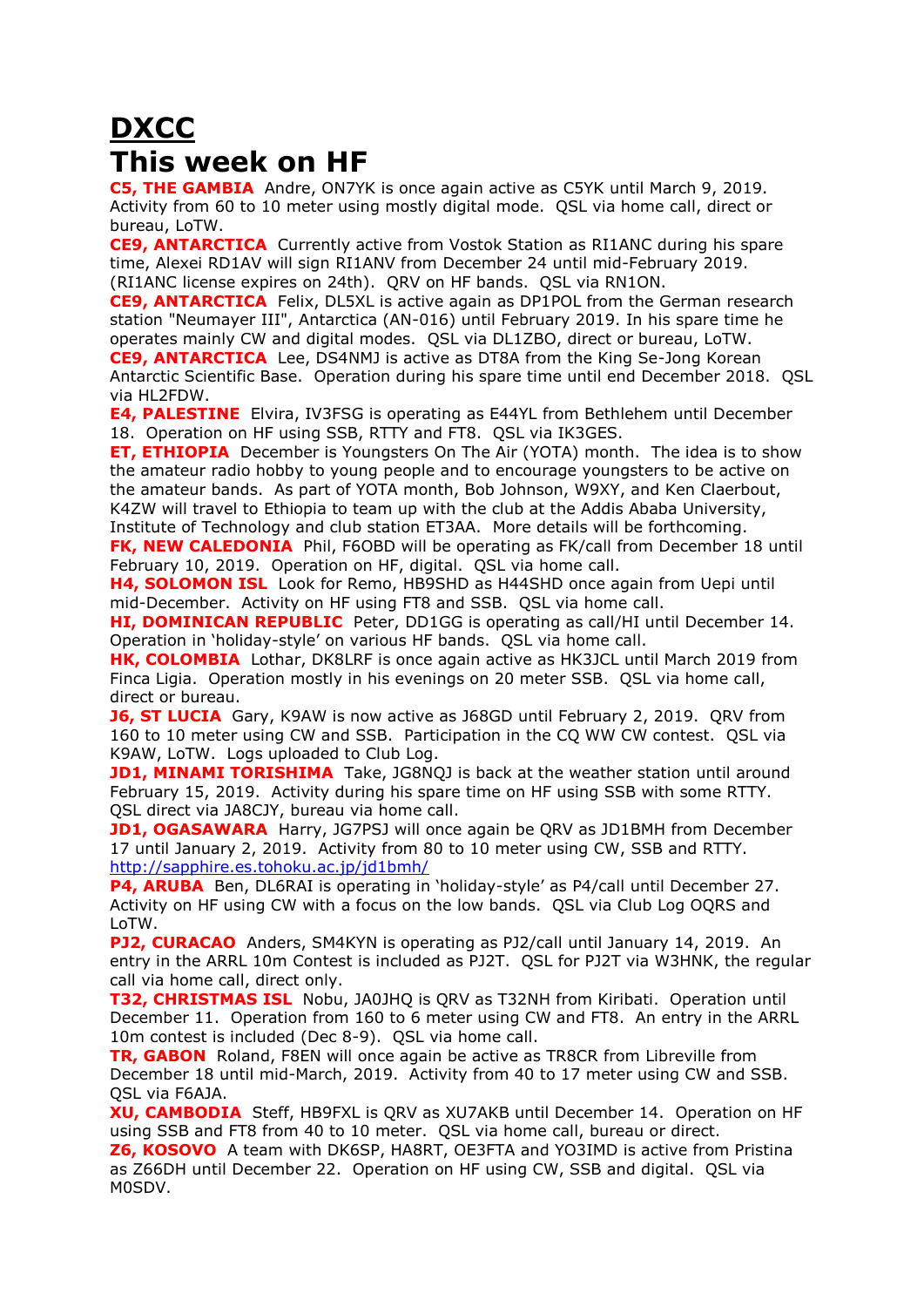## **Coming up soon**

**3Y, BOUVET ISL** An experienced team with Dom 3Z9DX, Stanislaw SP8S, Branko YU4DX, Tack JE1CKA, Mieczyslaw SP3CMX, Marcin SP5ES, Jose CT1IDV and Tedy (logistics) will be operating from Bouvet during the southern hemisphere's summer, to be announced later. The cruise to Bouvet from South Africa will take 12 days, the intention is to stay 2 weeks on the island. More details soon. <https://bouvetoya.org/>

**KH0, MARIANA ISL** Chie, 7L3PFH will be active as KH0TG from December 26 until January 1, 2019. Operation from 160 to 20 meter. QSL via JL1UTS.

**YJ, VANUATU** Daniel, VK4AFU will once again be operating as YJ0AFU from Port Vila from December 25 until January 1, 2019. Activity from 160 to 6 meter using CW, SSB and digital. QSL via LoTW or QRZ.com for Paypal instructions.

# **IOTA This week on HF**

#### **AFRICA**

**AF-090 Sainte Marie Isl** Eric, F6ICX is once operating as 5R8IC until February 2019. Operation on HF using mostly CW. QSL via home call.

#### **NORTH AMERICA**

**NA-047 Baffin Isl** Mike, VE2XB is operating as VY0BRR until end 2018. Operation during his spare time, mostly on 40 meter. QSL via home call.

**NA-057 Roatan Isl** Tom, N9EAW is QRV in 'holiday-style' as HQ9T until December 18. Operation on HF using CW and SSB from Hummingbird Hill West Bay. QSL via home call, direct only.

**NA-079 Dry Tortugas** James WX4TV, Faith Hannah AE4FH and Hope KM4IPF will be active as N4T from Garden Key. Operation between December 14 and December 17 on HF and satellites. QSL via WK1DS.

#### **OCEANIA**

**OC-113 Maria Est Atoll** Cezar VE3LYC and Adrian KO8SCA are active as TX0A from Maria Est until December 18. OC-113 was operated once, more than 28 years ago and currently ranks #6 on the Most Wanted IOTA List. QSL via Club Log OQRS for both calls. <https://tx0a-tx0m.weebly.com/>

**OC-129 Visayan Isl** Bill, GOCXF is operating as DU7/call for a stay of 6 months on the Camotes Islands. Operation on 80, 40, 20 and 6 meter using SSB and PSK with a focus on Europe, USA, Australia and Canada.

## **Coming up soon**

## **ASIA**

**AS-032 Tanega Isl** JI3DST/6, JS6RRR/6 and JL3YWN/6 will be active between December 26 and January 7, 2019. Activity from 80 to 6 meter using CW, SSB and digital. QSL via Club Log OQRS.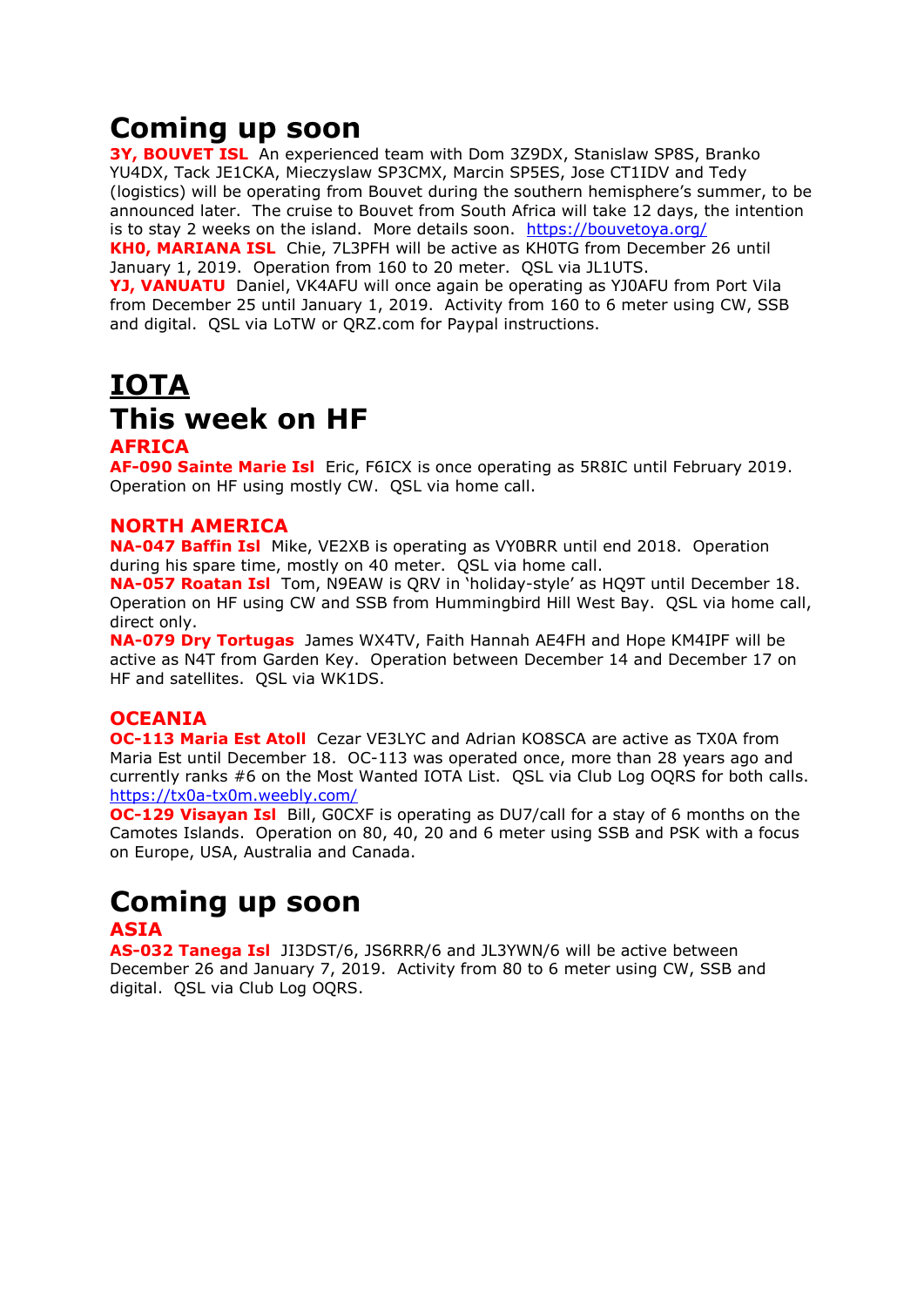## **ANNOUNCEMENTS**

## **Announced DX**

#### *THE NEWCOMERS*

**J8, ST VINCENT** Tom, KC0W will be operating as J8CW. Dates not yet known but it will be a dedicated CW operation. More to follow soon.

**PJ5, CURACAO** Andy, DK5ON will be QRV as PJ5/call from March 14 until March 30, 2019. Activity from 80 to 6 meter using CW, SSB, RTTY and digital. QSL via home call, direct or bureau, LoTW and Club Log OQRS.

**TI, COSTA RICA** Mike W1USN and Bob AA1M will be active from Atenas as TI5/calls from February 2 until February 13, 2019. Activity using CW, SSB and digital. QSL via LoTW and homecalls, bureau or direct.

**ZK3, TOKELAU** An international team led by Roman UR0MC and Alex UT5UY is planning a DXpedition to Tokelau, it has a high rating on low bands and EME. Plans are for October-November 2019. More to follow.

## *THE REMINDERS*

**5X, UGANDA** The Italian DXpedition Team will be active from Uganda September/October 2019. Look for them as 5X0T using CW, SSB and RTTY and as 5X0X using FT8. More to follow.

**7P, LESOTHO** Rune, LA7THAand team will be operating the first part of March 2019. Approx 10 days of operation with the focus on the low bands. More to follow.

**9L, SIERRA LEONE** The F6KOP team will be active as 9LY1JM from Banana Island (AF-037) between January 9 and January 21. Operation from 160 to 10 meter using CW, SSB and digital modes with 4 stations. QSL via Club Log OQRS, LoTW or via F5GSJ direct or bureau. <https://9l2019dx.wordpress.com/>

**9M2, WEST MALAYSIA** Rich, PA0RRS will once again be ORV from Penang Island between January 2 and February 15, 2019. Operation on HF using CW and digital modes. QSL via Club Log OQRS, LoTW or via home call, bureau preferred.

**9U, BURUNDI** Shabu, M0KRI will be active as 9U4RI between February 15 and February 25, 2019. Operation from 40 to 10 meter using CW and SSB. QSL via home call, direct.

**A3, TONGA** Grant VK5GR with VK3BDX and VK5XDX will be active as A35AG (pending). An entry in the CQWW RTTY and OCDX SSB contest is included. The team is keen for a 4 square on 40/30, beams on 20/10 and verticals for 160/60 meter. Planned dates in October 2019. More to follow.

**C6, BAHAMAS** Dom, M1KTA will again be active as C6AKT from Eleuthera Island from March 8 until March 16, 2019. Activity on 80, 40, 20, 15 and 10 meter using CW. QSL via home call, Club Log OQRS.

**CY9, SABLE ISL** THE CY0 DXpedition team with 7 operators will be active somewhere in 2019. It is rare on CW and a big effort will be made for this. More to follow.

**E5, SOUTH COOK ISL** Hans-Martin, DK2HM will be operating from Rarotonga as E51HMK during March 2019. Full info to follow later…

**E6, NIUE** Alex, 5B4ALX will be operating as E6ET between March 19 and April 2, 2019. Activity from 160 to 6 meter using CW, SSB and digital. QSL via home call, Club Log OQRS and LoTW. <http://www.5b4alx.cloud/e6et-niue-2019/>

**FM, MARTINIQUE** Tom, K8BKM will be operating as TO8T from February 12 until February 19, 2019. An entry in the ARRL International CW contest is included. QSL via home call.

**FO, FRENCH POLYNESIA** Rich KE1B and Anna W6NN will be QRV as FO/KE1B between April 21 and May 3, 2019. Activity on 20 meter using FT8. QSL via KE1B, LoTW. **FP, ST PIERRE & MIQUELON** Eric, KV1J will once again be active as FP/call between September 24 and October 8, 2019. Operation from 160 to 10 meter using CW, SSB and digital. QSL via home call, LoTW.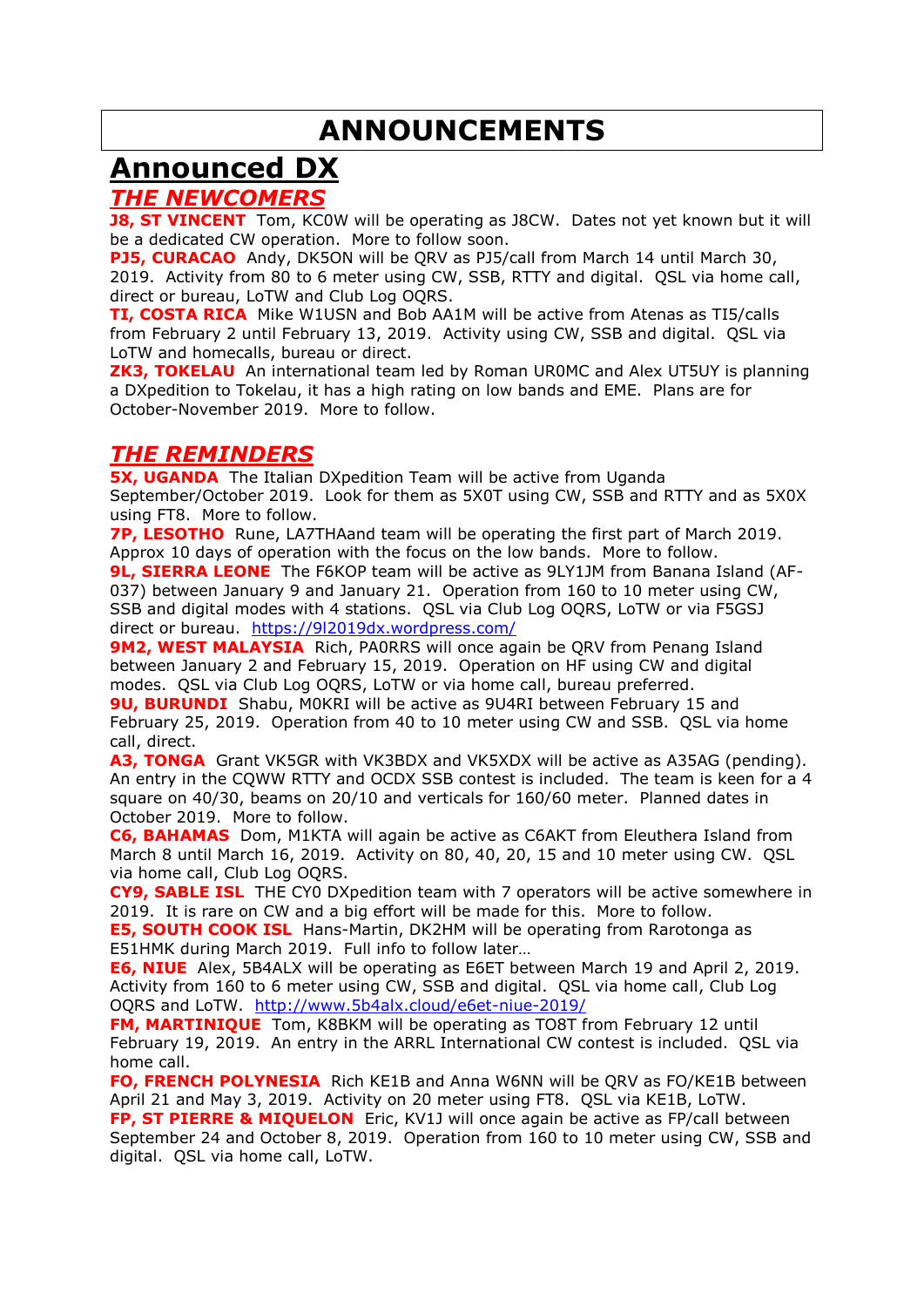**FW, WALLIS & FUTUNA** Nobby, G0VJG informs DX-World that he has plans to be active from Wallis Island early next year. Flights are already booked and callsign requested. In addition, he hopes side-trips to Futuna and Fiji will also be possible. Focus on Europe, SSB & FT8. Full info to follow in the coming months.

**HC8, GALAPAGOS ISL** Team HD8M with Jim WB2REM, Bill W2WCM and David HC5DX will once again be QRV between February 27 and March 6, 2019. QSL via WB2REM, direct, Club Log OQRS and LoTW. <http://www.hd8m.com/>

**J2, DJIBOUTI** A DXpedition will take place in the early part of 2019. More to follow. **J8, GRENADINES** Brian, GW4DVB will once again be operating during his spare time as J88PI. QRV between May 7 and May 14, 2019 from 40 to 6 meter using mainly SSB. QSL via home call.

**PJ7, ST MAARTEN** Tom, AA9A will once again be QRV as PJ7AA from March 2 until March 30, 2019. Operation from 80 to 10 meter using CW, SSB and digital. QSL via home call.

**T2, TUVALU** Next T2AR mini-DXpedition is planned for January 2019. Focus will be on low bands (including 160m), with QRO. QSL via 3D2AG (PayPal). Only paper logs used, no systematic LoTW. Digimode QSOs will be uploaded to QRZ.com after the expedition. QSL via 3D2AG.

**T31, CENTRAL KIRIBATI** From February 16 until March 5, 2019 a group of 6 operators will be active from Kanton Island as T31EU. The license is confirmed by CCK and they have permission from the Phoenix Island Protected Area (PIPA).

Operators: DL2AWG Guenter, DL6JGN Hans, DJ9RR Heye, DM2AUJ Wolf, DK5WL Joe and PA3EWP Ronald. Operating from 10-160m in the main modes CW, SSB, RTTY and some FT8. QSL via DL2AWG. Before and after the DXpedition we will be active from Tarawa T30, (holiday style).

**TT, CHAD** The Italian DXpedition Team is going to Chad between February 22 and March 7, 2019. TT8RR for CW, SSB and RTTY, TT8XX for FT8. More to follow.

**VP2M, MONTSERRAT** A group of hams from The Villages Amateur Radio Club in The Villages, Florida will be operating during the CQWW DX SSB contest under the call sign VP2MDG. Prior to and after the contest they will be operating from Montserrat using their own VP2M callsigns. The team members are George, K2DM/VP2MDG, Dennis N0SMX/VP2MMX, Jim AL7BA/VP2MAL and Frank KA1AF/VP2MAF.

**VP6, PITCAIRN ISL** A large team of 14 operators such as K0IR, EY8MM, N2TU, W0GJ will be operating in October 2019. Operation on all bands using all modes. More to follow. <https://pitcairndx.com/>

**XT, BURKINA FASO** Max, DK1MAX will be active as XT2MAX from April 17 until April 25, 2019. Operation in 'holiday-style' on all bands using all modes. QSL via LoTW. **XX, MACAO** A 15-man team will once again be active as XX9D between February 11 and February 26, 2019. QRV from 160 to 6 meter using CW, SSB and digital modes with 5 stations. Log search on Club Log, OQRS, LoTW or via DL4SVA bureau or direct. <https://xx9d.mydx.de/>

**YS, EL SALVADOR** Tom, KC0W will be active as YS2/call from February 16 until February 22, 2019. QRV from 80 to 6 meter using CW only with empathies for Asia and Europe. QSL via home call.

**ZF, CAYMAN ISL** Frank, K3TRM will be QRV as ZF2RM, dates not known yet. He specifically mentions Cayman Brac, therefore his call may change to ZF9/ZF2RM when operating from there.

**ZF, CAYMAN ISL** Pete, K8PGJ will once again be QRV from Grand Cayman as ZF2PG between January 12 and January 20, 2019. Operation on HF. QSL via home call, LoTW. **ZL7, CHATHAM ISL** Nobu, JA0JHQ will once again be operating as ZL7/call on January 17-20, 2019. Activity from 160 to 10 meter using CW and FT8. QSL via home call.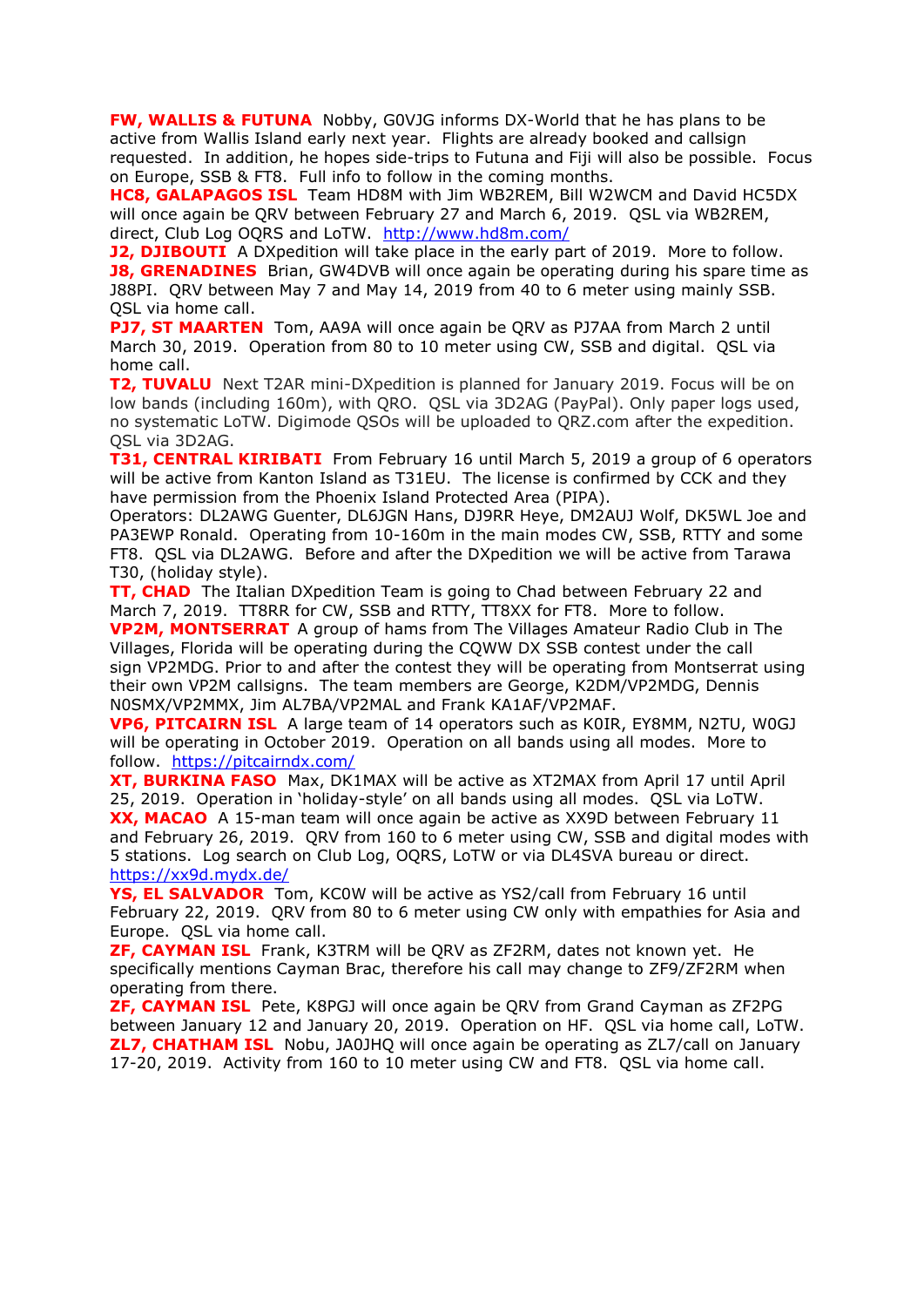## **Announced IOTA**

## *THE REMINDERS*

#### **AFRICA**

**AF-037 Banana Isl** The famous team F6KOP will be active from Sierra Leon in either January or February 2019. More to follow. [http://www.f6kop.com/2018/09/23/la](http://www.f6kop.com/2018/09/23/la-prochaine-expedition-de-f6kop-sera-en/)[prochaine-expedition-de-f6kop-sera-en/](http://www.f6kop.com/2018/09/23/la-prochaine-expedition-de-f6kop-sera-en/)

## **ASIA**

**AS-153 Ganga Sagar Mela** Members of the West Bengal Radio Club will be active as AU2HAM between January 10 and January 17, 2019. QRV on HF. QSL via VU2NRO.

## **EUROPE**

**EU-112 Shiant Isles** Col will be active as MS0INT from EU's 5<sup>th</sup> most wanted IOTA, dates to be confirmed…more to follow…

**EU-192 Kataja Isl** A team of 6 Swedish operators will be operating as 8S2K from this new IOTA. QRV in late May or first week of June 2019. Transport to Kataja Island and lodging is confirmed with locals. There will be 4 stations active for 5 days, running full legal power and verticals. Sweden has today maximum 200 watts legal power, BUT permission for 1 KW is requested and will be used if permitted.

## **NORTH AMERICA**

**NA-122 Beata Isl** A large team will be operating as HI1LT between January 20 and January 28, 2019. Operation on HF using CW, SSB and digital modes. QSL via W2CCW. **NA-249 Culebra Isl** A team will be operating as KP3RE on February 22-24, 2019. Culebra is part of the Puerto Rico Coastal Island group. QSL via LoTW and Club Log. **NA-250 Yakutat County Group, Coastal Groups (new)** Mike K9AJ and Bruce KD6WW are making plans to be active from this new IOTA reference approx May 10-13, 2019. More to follow.

## **OCEANIA**

**OC-022 Bali** Emmanuel, F5LITwill once again be active as YB9/call from January 27 until February 6, 2019. QSL via home call, direct and LoTW.

#### **OC-025 Manus Isl OC-153 Daru Isl**

Derek G3KHZ, Hans SM6CVX and Eddy K5WQG will be operating from these 2 islands. Manus Isl from around 1200Z January 31 until February 5, 2019. QSL via SM6CVX. Daru Isl from around 1200Z February 6 until February 11, 2019. QSL via G3KHZ. Operation from 40 to 15 meter using CW, SSB and RTTY. QSL direct or OQRS.

## **Special calls**

## *THE NEWCOMERS*

**4X, ISRAEL** Four special calls are expected to be QRV from December 25 until December 29 from different locations: **4X19HNY** from Jerusalem, **4X2XMAS** from Kfar Nahum (Capernaum), **4X3XMAS** from Caesarea and **4X9XMAS** from Latrun. QSL via LoTW only.

**4X, ISRAEL** Several operators from the Holy Land DX Group will be active as **4X0M** from the UNESCO World Heritage site of Masada starting around 07.30 UTC on January 4 until around 06.00 UTC on January 6. They will operate CW and SSB with 2 stations from 80 to 10 meter. QSL via IK2DUW.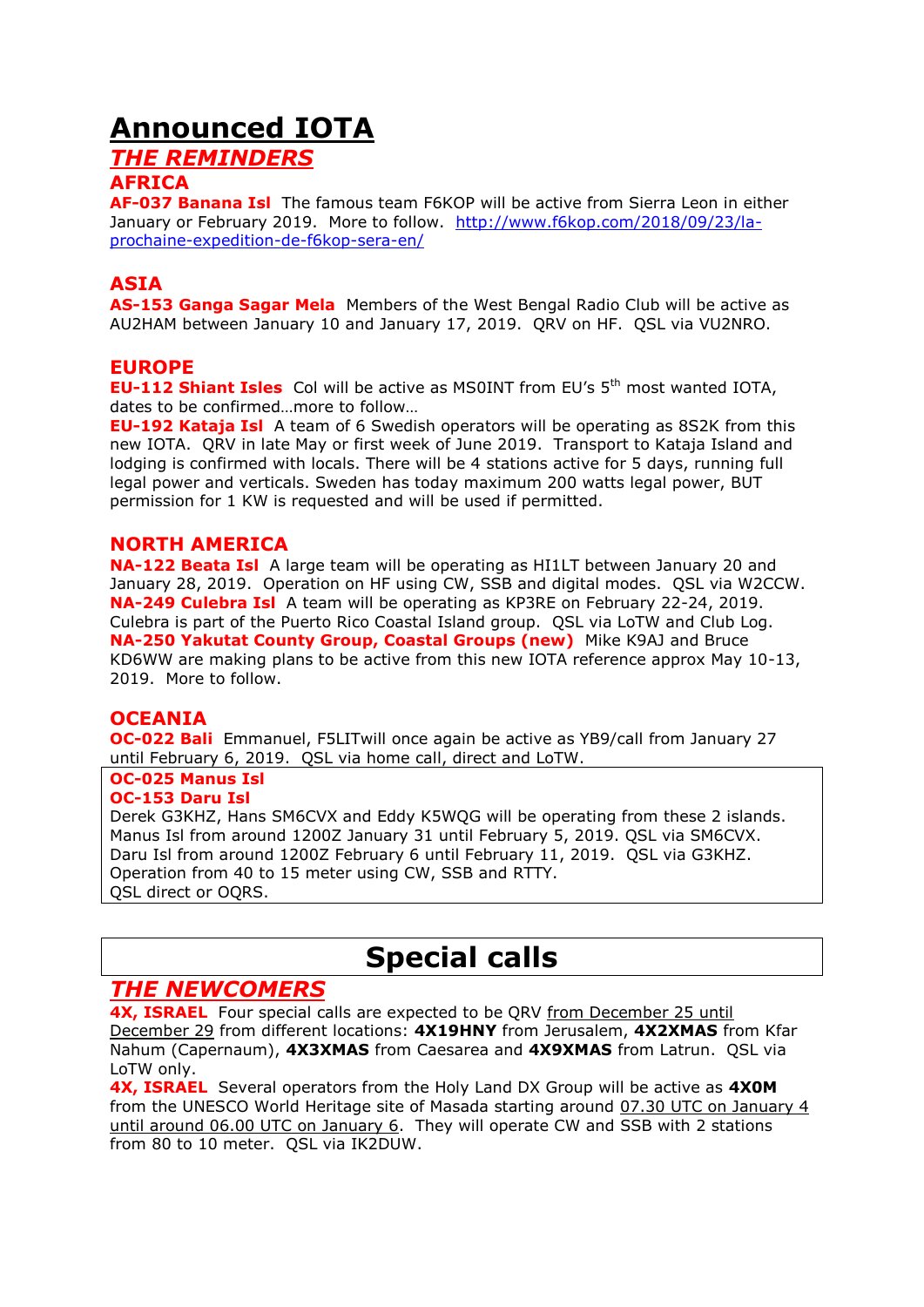## *THE REMINDERS*

**4K, AZERBAIJAN** Look for **4K100W** by Vlad 4K9W until end 2018. This to celebrate the 100<sup>th</sup> anniversary of the founding of the Azerbaijan Democratic Republic. QSL via Club Log OQRS or via DL6KVA.

**5B, CYPRUS C4XMAS** is the special call around the festive season during December. Operation from 160 to 6 meter using CW, SSB and digital modes. QSL via IZ4AMS, Club Log OQRS. <http://www.5b4alx.cloud/c4xmas>

**5W, SAMOA** Atsu, 5W1SA will be operating as **5W20SAMOA**, this to celebrate 20 years activity of 5W1SA, who already logged more than 100k QSO. QRV during 2018. <http://df0che.darc.de/dm200lfs.php>

**DL, GERMANY** Special stations **DF13DEJU**, **DF13BLN**, **DF13BUD**, **DF13MUC**,

**DF13PAR** and **DF13STO** are QRV from January 1 until end June 2019. This to mark the  $100<sup>th</sup>$  anniversary if the maiden flight of the Junkers F 13, the mother of all commercial aircrafts.

**DL, GERMANY** Look for **DJ70WAE** (special DOK 70WAE) throughout 2018, this to mark the 70<sup>th</sup> anniversary of the Worked All Europe Award. QSL via bureau.

**DL, GERMANY DK200MARX** (special DOK 200KM) celebrates Karl Marx's 200<sup>th</sup> anniversary during 2018. QRV on all bands and all modes. QSL via DK5PZ direct, Club Log OQRS.

**DL, GERMANY DA200FWR** (special DOK FWR200) draws attention to the 200th birthday of Friedrich Wilhelm Raiffeisen, a German pioneer of forms of cooperative economy in the 19th century. His ideas and works were recognised by UNESCO as an Intangible Cultural Heritage in 2016. Operation until end 2018. QSL via bureau or via DK2PU direct.

**DL, GERMANY** The DARC club of Paderborn celebrates its 70<sup>th</sup> anniversary during 2018 as **DL70PADER**. QSL via bureau.

**DL, GERMANY** Railway radio operators from Paderborn are celebrating their club's 50<sup>th</sup> anniversary as **DB50EFAPB** during 2018. QSL via bureau.

**DL, GERMANY** Members of the ARC Hassberge are celebrating the 1000<sup>th</sup> anniversary of the town Zeil am Main. Operation as **DF1000ZEIL** during 2018. QSL via bureau.

**DL, GERMANY** Special call **DM900ZWI** celebrates the 900<sup>th</sup> anniversary of the city of Zwickau. QRV during 2018. QSL via DM5JBN.

**E7, BOSNIA-HERZEGOVINA** The Zajednica Radioamatera Herceg Bosne Association celebrates its 25th anniversary as **E725ZRHB** until end 2018. An award is available. QSL via E73Y. <http://www.zrhb.org/>

**EA, SPAIN** The 'Universitat Autonoma Barcelona' is celebrating its 50<sup>th</sup> anniversary as **EH3UAB** until end 2018. Operation on HF using all modes. QSL via EB3GCP, direct or bureau.

**EI, IRELAND** To commemorate the sinking of Royal Mail Ship Leinster during World War I (10 October 1918), special call **EI100MCV** is activated until end 2018, with particular activity in the weeks around the date of 10 October. This was, and still is, the single largest loss of life in the Irish sea with a total of 567 people lost. The intention is to use all modes and bands, operating on or close to frequencies ending with 18. QSL via the bureau.

**F, FRANCE** Philippe, F5PTA is active as **TM70ONU** from Lyon (France) until December 27. The special call is in celebration of the  $70<sup>th</sup>$  anniversary of the United Nations General Assembly's adoption and proclamation of the Universal Declaration of Human Rights (10 December 1948). OSL via eOSL only.

**F, FRANCE** Franck F4DTO and Patrick F4GFE are commemorating Napoleon's Battle of the Pyramids as **TM220BP** until December 15. For more information and days of activity see qrz.com. QSL via F4GFE, direct or bureau.

**G, ENGLAND** Celebrating the centenary of the Royal Air Force, **GB100RAF** will be in use from various regions in England. QRV until end March 2019. QSL via G8FC, direct. <http://www.rafars.org/raf100>

**HA, HUNGARY** Established as Magyar Rovidhullamu Amator Egyesulet (Hungarian Shortwave Amateur Union) in 1928, the Hungarian Radioamateur Society (MRASZ) celebrates its 90<sup>th</sup> anniversary and commemorates its founding fathers. Look for special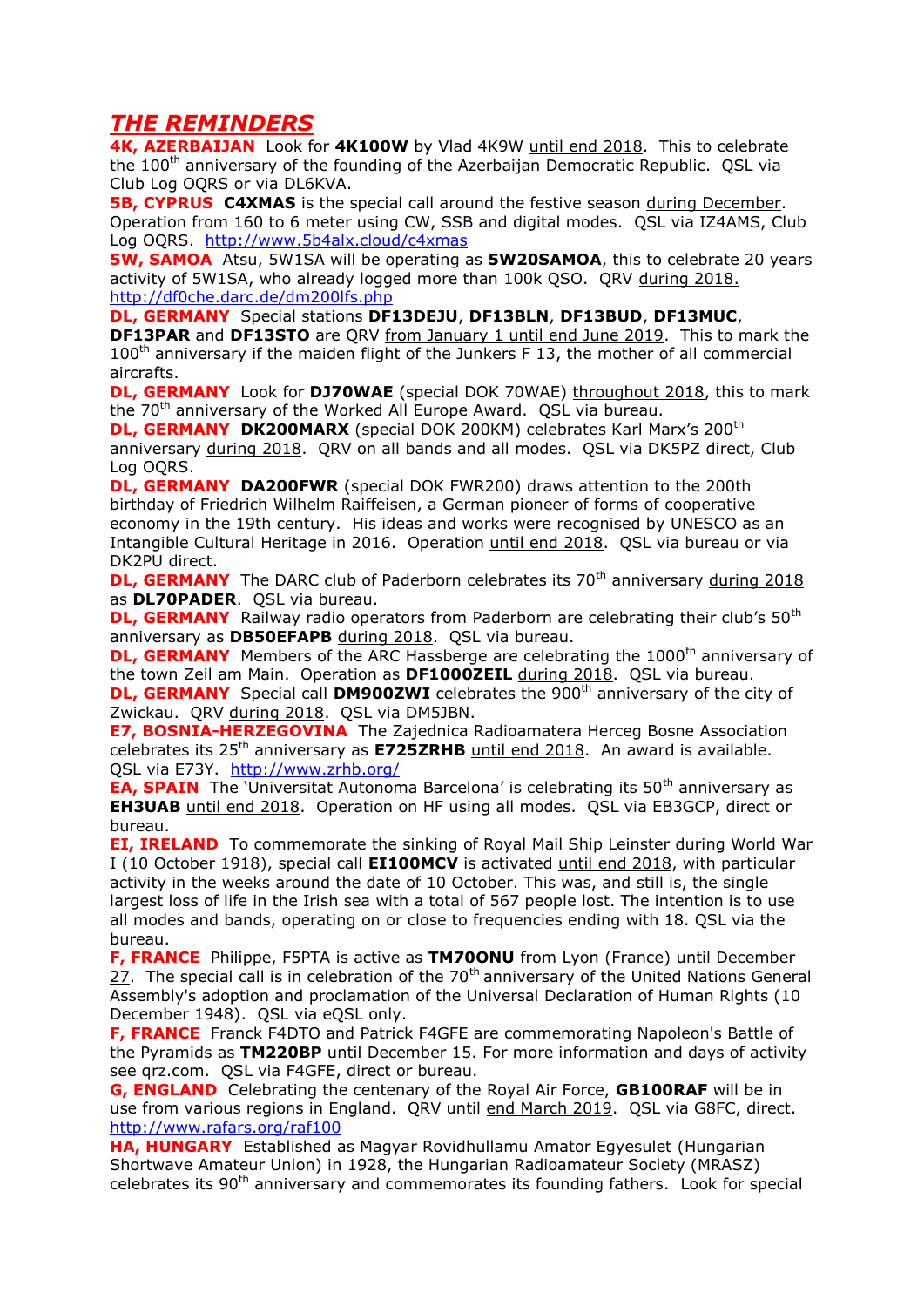event stations **HG90MRASZ**, **HG90MRAE**, **HA90AM** (Anzerberger Mihaly), **HA90HL**  (Horvath Laszlo), **HG90BD** (Bibo Denes), **HG90BJ** (Brisky Jozsef), **HG90FI** (Fodor Istvan), **HG90HL** (Hollos Lajos), **HG90KI** (Kemeny Istvan), **HG90MF** (Mayer Ferenc), **HG90NK** (Nekolny Kurt) and **HG90NS** (Nagy Sandor) until December 15. QSL via the HA bureau and LoTW. Logsearch and downloadable awards can be found at <http://www.mrasz.org/onlinelog-award-download-90>

**I, ITALY II0FF** commemorates the scientist Frederico Faggin, who developed Intel's first CPU in 19971. QRV until January 31, 2019.

**I, ITALY** Look for **IY1EY** until end December from Loano. This to commemorate the experiments conducted by Gugliemo Marconi from his yacht 'Elettra' in the Ligurian Sea between 1919 and 1936. Operation on HF using CW and SSB. QSL via IK1QBT. <http://www.ariloano.it/>

**I, ITALY** Look for **II2RR** until end 2018 to mark the 70<sup>th</sup> anniversary of the first issue of RadioRivista, Associazione Radioamatori Italiani's monthly journal. QSL via IK2VUC. **I, ITALY** Look for **II0GM** by Giovanni I0KQB, this to commemorate G. Marconi. Activity

during 2018. QSL via I0KQB, direct only.

**I, ITALY** ARI Fidenza will use a number of special calls during 2018 to honour 12 of 'the most eminent scientists who have given a fundamental contribution to the theoretical, experimental and technological development of the Radio Communications technology' **II4FRD** (Michael Faraday) during December

QSL for all calls via IQ4FE, bureau or direct. For more information see <http://www.arifidenza.it/>

**ISO, SARDINIA** Simone, IS0AFM is using the special call **IROFOC** to celebrate the 80<sup>th</sup> anniversary of the First Class CW Operators' Club. Operation until end 2018. QSL via IS0AFM, direct or LoTW.

**JA, JAPAN 8J20GAKI** celebrates the 100<sup>th</sup> anniversary of Ogaki City until February 28, 2019. QSL will be sent automatically via bureau, direct goes to JJ2ONH.

**JA, JAPAN 8N0400N** is celebrating the founding of the city Nagaoka 400 years ago. Operation during 2018. QSL via bureau.

**JA, JAPAN 8J1KZ** is celebrating the 70<sup>th</sup> anniversary of Kanazawa Ward on the air. Activity until end February 2019. QSL via bureau.

**LA, NORWAY** Look for **LM90C**, **LM90HQ** and **LM90NRRL** throughout 2018 to celebrate the 90<sup>th</sup> anniversary of the Norsk Radio Relae Liga, the Norwegian IARU Society. QSL via bureau.

**LZ, BULGARIA** Once again, Radio Club Blagovestnik (LZ1KCP) is using 12 calls during 2018 to honour as many different Bulgarian saints:

**LZ532PSO** December

All details for award and QSL via<http://www.lz1kcp.com/>

**OH, FINLAND OG60F** is the special call to celebrate the 60<sup>th</sup> anniversary of the radio club from Pori. Activity during 2018. For more info see

<http://teljanradioamatoorit.dy.fi/?OG60F>

**OM, SLOVAK REP OM80PAR** is the special call to celebrate the 80<sup>th</sup> anniversary of the city Partizanske. Operated by members of the Radioklub KAPA until end 2018. QSL via OM3PA.

**OM, SLOVAK REP** Members of the radio club Horec will be operating as **OM75TESLA** to commemorate Nikola Tesla's death 75 years ago until end 2018. QSL via OM3KHT, direct or bureau.

**PA, THE NETHERLANDS** Look for **PB18XMAS** and **PD18SANTA** until December 27. Operated by Rene PD2RKG and Roberto PB5X. QSL via PD2RKG and Club Log.

**S5, SLOVENIA S590RTVS** is operating until end 2018 to celebrate 90 years of radio and 60 years of television shows broadcasting by Radiotelevizija Slovenija, the country's national public broadcasting company. All QSO will be confirmed automatically, LoTW. **SP, POLAND** Another activity to celebrate 100 years of Poland's independence is **SP100PAZ**, active until the end of the year. QSL via bureau, LoTW.

**SP, POLAND** The town Wolcieszow (WW Loc. JO70xw, SPPA D-ZT, PGA ZT01) was founded 750 years ago. This is celebrated with the call **SO750W** until the end of the year. QSL via LoTW and eQSL.